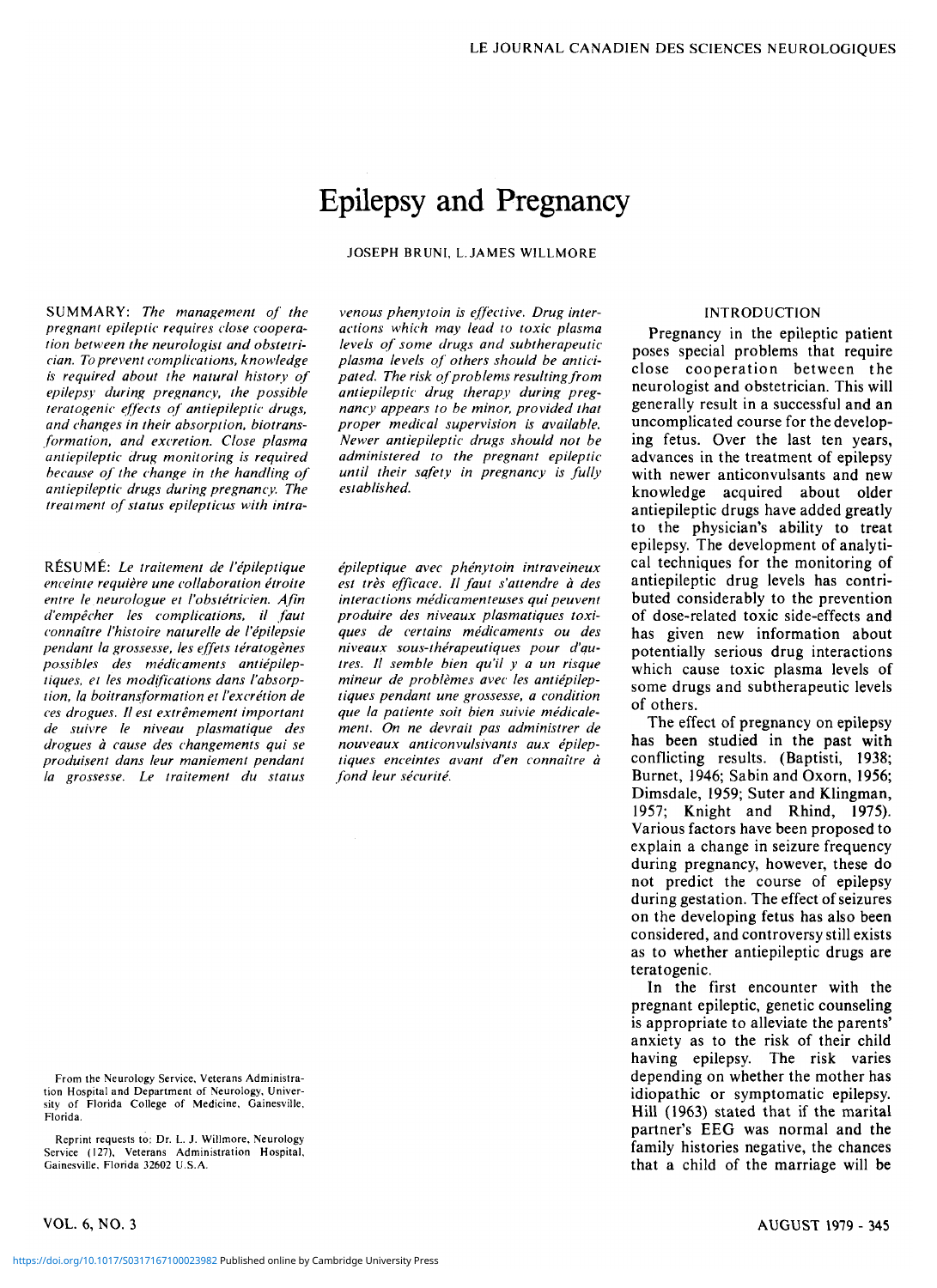epileptic were not more than 1 in 40, if the patient's epilepsy was acquired. The risk of epileptic offspring increases, depending on the presence of genetic factors in the idiopathic seizure disorders (positive family history, 3 per second spike and wave discharges characteristic of idiopathic epilepsy). The role of heredity in epilepsy has not been clarified because of inherent problems in investigation. Metrakos and Metrakos (1961) have studied the genetic factors extensively and concluded that eleven percent of the offspring have the epileptic trait. The electroencephalographic 3 per second spike and wave characteristic is inherited as an irregular autosomal dominant trait. The overall risk to a child of developing clinical epilepsy when one parent is epileptic is between 2 and 3 percent. Taking these factors into consideration, pregnancy should not be discouraged and support should be given. If the father also has idiopathic epilepsy, the risk for the offspring may be as high as 20 to 25 percent.

## NATURAL HISTORY OF EPILEPSY DURING PREGNANCY

Seizure frequency during pregnancy will either increase or remain unchanged. (Baptisti, 1938; Burnet, 1946; Suter and Klingman, 1957; Knight and Rhind, 1975). Few patients have a decreased seizure frequency. In any individual patient the course, however, is unpredictable and no reliable factors allow an accurate prediction of the natural course of seizure control during gestation and the puerperium (Dimsdale, 1959).

The pregnant patient may have a previous history of recurrent seizures and anticonvulsant therapy or may present with seizures for the first time during gestation. Knight and Rhind (1975) reported three groups of patients with seizures related to pregnancy: true gestational epilepsy with seizures occurring only in relation to pregnancy, idiopathic epilepsy with the diagnosis established in the majority of patients prior to their first pregnancy, and symptomatic epilepsy with seizures complicating structural brain disease. The majority of their patients had idiopathic epilepsy.

Knight and Rhind observed that 45.2% of patients with idiopathic epilepsy had an increased seizure frequency, 50% experienced no change, and only 4.8% had a decreased incidence. No correlation was made between the degree of seizure control and antiepileptic drug levels and no statement can be made regarding improved seizure control with antiepileptic drug monitoring.

In patients with gestational epilepsy, the occurrence of seizures in one pregnancy was no guide to the course of seizure control in subsequent pregnancies. Thirty-one percent of this group of patients experienced recurrent seizures during the same pregnancy, while 69% had a single grand mal seizure.

In 29% of symptomatic patients an identifiable cause for the seizures was found. In the patients with idiopathic and symptomatic epilepsy, the increased frequency of seizures occurred most commonly during the first trimester. The only prognostic factor which affected epilepsy during pregnancy was the frequency of seizures before pregnancy. A likelihood of increased seizures during pregnancy with a male fetus was also observed. Some reports claim an exacerbation of seizures during pregnancy in patients with a history of menstrual exacerbation (Dimsdale, 1959). No correlation exists with the age of onset of seizures, maternal age, type of seizure disorder, and course during a previous pregnancy (Dimsdale, 1959; Knight and Rhind, 1975).

The electroencephalographic changes that occur during pregnancy have not been well studied and the causes of the observed changes are even less clear. However, Gibbs and Reid (1942) reported a higher incidence of abnormal electroencephalograms in normal pregnant patients than in normal nonpregnant controls. Logothesis et al. (1959) observed activation of electroencephalographic abnormalities in 11 of 16 patients injected with conjugated estrogens.

Hormonal changes that occur during pregnancy have received attention as important parameters in the change in frequency of seizures. (Wolley and Timiras, 1962a & b; Marcus et al., 1966; Timiras, 1969;

Backstrom, 1976). Estrogens rise gradually throughout the course of pregnancy while progesterone has a biphasic pattern of secretion with an initial phase at approximately four weeks of gestation. Estrogens are epileptogenic in experimental animals and progesterone has both antiepileptic and convulsant properties. The high output of steroid and protein hormones from the placenta (mainly estrogen) stimulates the synthesis of certain hormone-transport proteins which may also influence antiepileptic drug binding. The effects of sex hormones are given as explanations for the exacerbation of seizures in relation to the phases of the menstrual cycle. Increased estrogenic activity during the immediate premenstrual phase is thought to be the most significant factor. It is important to note, however, that no relationship exists between changes in seizure frequency during pregnancy and the menstrual cycle (Knight and Rhind, 1975). The role of increased aldosterone secretion and water retention is uncertain.

## DRUG TREATMENT

The factors which cause a change in seizure frequency are not clearly understood, but these must be multifactorial since the naturalhistory of seizures during pregnancy is variable. The most important consideration is the change in the handling of antiepileptic drugs during pregnancy. Important changes in absorption, biotransformation, distribution, and excretion of antiepileptic drugs may have marked influence on seizure control during pregnancy (Mygind et al., 1974; Lander et al, 1977; Ramsay et al., 1978).

Plasma phenytoin levels decrease during pregnancy despite constant oral phenytoin dosage. Phenytoin is absorbed in the duodenum, metabolized primarily to p-HPPH in the liver, and conjugated with glucuronide (Glazko, 1973; Gabler and Hubbard, 1973; Peterson and Zweig, 1974). This conjugated form is actively secreted into the renal tubules and eliminated in the urine. Non-bound phenytoin is filtered in the renal glomerulus and partially reabsorbed. In normal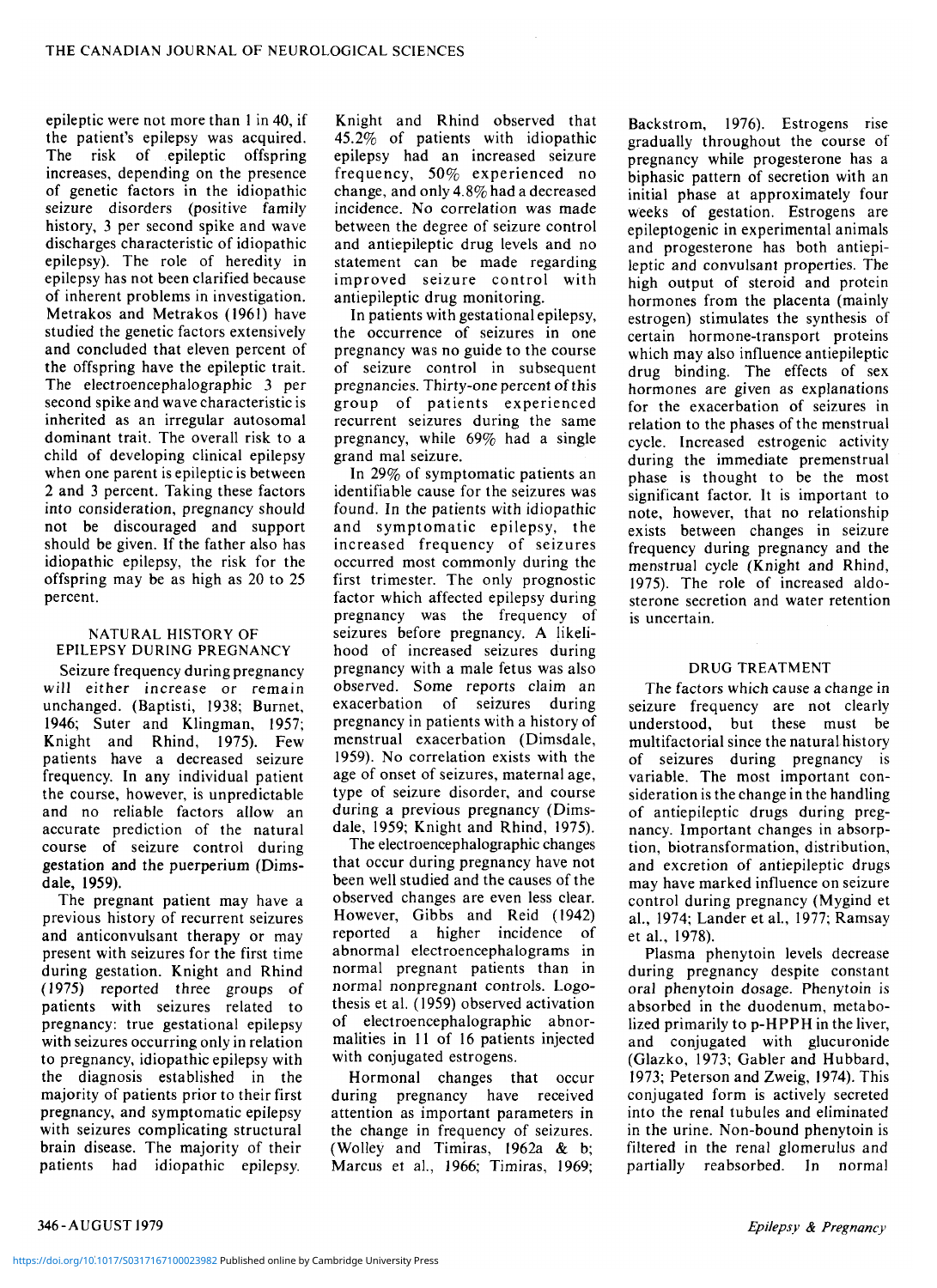subjects taking phenytoin, 68 to 93 percent of a daily oral dose is found in urine as p-HPPH and 1.0 to 1.6 percent as unmetabolized phenytoin (Glazko et al., 1969; Dilantin Monograph, 1973). Essentially no p-HPPH is found in feces.

Pregnancy causes a significant decrease in the hepatic enzymatic activity of aniline hydroxylase and ethylmorphine N-demethylase (Guarino et al., 1969). Gabler and Hubbard (1973b), using pregnant rhesus monkeys, found 67 percent increase in the half-life of phenytoin administered intravenously. However, Devi et al, (1973) found intestinal malabsorption as assessed by d-xylose absorption, Schilling test, and 72-hour stool fat content in 50 percent of normal and all anemic women tested between 2 and 6 days postpartum. Ramsay et al. (1979) studied 15 pregnant epileptics. They found seizure exacerbation in 14, with constant IV phenytoin half-life, constant urinary p-HPPH, and increased quantity of stool phenytoin accompanied with biochemical signs of intestinal malabsorption. The authors concluded that intestinal malabsorption played a major role in the observed decrease in serum phenytoin associated with pregnancy.

We recommend that the close supervision of the pregnant epileptic include frequent assessment of serum levels of antiepileptic medications. The documented decrease in plasma phenytoin levels during pregnancy may cause seizure exacerbations along with fluid retention and hormonal changes. Counteraction of intestinal malabsorption of phenytoin should be anticipated by assessment of serum levels and administration of additional oral medication.

Decreased compliance due to nausea, delayed or decreased absorption due to intestinal stasis and vomiting, increase in volume of distribution of antiepileptic drugs during pregnancy, electrolyte changes, mild alkalosis that occurs during the latter course of pregnancy, emotional stress, and hormonal changes may be contributing factors. The role of folic acid supplementation during pregnancy is unclear. Experimentally, folic acid has convulsant properties when applied to the cerebral cortex

(Mauguiere et al., 1975) and some workers believe that antiepileptic drugs have an anti-folate effect (Woodbury and Kemp, 1971; Reynolds, 1973; Smith and Racusen, 1973).

### TREATMENT OF STATUS EPILEPTICUS

Gestationally-related status epilepticus is rare, however, it carries a high risk (Goodwin and Lawson, 1947; Klein et al., 1956). Knight and Rhind (1975) reported two cases in 53,000 deliveries; Klein et al. (1956) observed two cases in 52,000 deliveries at the Morrisania Hospital. Ramsay et al. (1978) reported the successful management of one such patient with intravenous phenobarbital, phenytoin, and paraldehyde. Many reports have advocated the use of benzodiazepines for the treatment of status epilepticus. Although a single IV dose of diazepam will control seizures in 60 to 80% of patients, approximately 50% of these patients will require additional IV doses of diazepam to control breakthrough seizures. Wallis et al. (1968) McWilliam and Leads (1958) and Wilder et al. (1977) have reported effective control of status epilepticus with IV phenytoin. We recommend obtaining control of airway and oxygenation, establishment of a reliable intravenous line, and use of IV anticonvulsants, particularly phenytoin, to control status epilepticus in the pregnant patient.

#### DRUG INTERACTIONS

Drug interactions between antiepileptic drugs and other concurrently administered drugs during pregnancy may have important implications in seizure exacerbation. Antiepileptic drug levels may be decreased by antacids (interfering with absorption), antihistamines, diazepam, ethanol, and chlordiazepoxide. Interaction between individual anticonvulsants may lead to toxic or subtherapeutic effects. Carbamazepine may lower phenytoin levels. Drugs which may at times be indicated during pregnancy and which cause an elevation of

phenytoin levels include dicoumarol, INH, and chloramphenicol.

#### ANTIEPILEPTIC DRUGS AND TERATOGENESIS

Three types of disorders have been described in infants born to mothers who receive antiepileptic drug therapy during pregnancy: congenital malformations, chromosomal aberrations, and coagulation defects. There is an increased incidence of congenital malformations in the children of epileptic mothers (Spiedel and Meadow, 1972; Fedrick, 1973; Lowe, 1973; Bjerkedal and Bahna, 1973; Higgins and Comerford, 1974; Janz, 1975). Many of the commonly used anticonvulsants cross the placenta (Perlman, 1967; Mirkin, 1971; Waddell and Mirkin, 1974; Rane et al., 1974) and it is possible that they have a teratogenic effect. The increased incidence of malformations could be the result of either a direct or genetic effect of the maternal epilepsy on the fetus and/or the effects of antiepileptic drugs.

Congential malformations occur with a higher frequency in the offspring of epileptic mothers treated with antiepileptic drugs during pregnancy than in offspring of epileptic mothers not receiving antiepileptic drugs during pregnancy. Published studies on congenital anomalies reveal an incidence of 2.5% in offspring of non-epileptic mothers, a 4.2% incidence in untreated epileptic mothers and a 6% incidence in drugtreated epileptic mothers (Spiedel and Meadow, 1972; Janz, 1975). In addition to having an increased risk of congenital malformations, epileptic mothers have an excess of complications during pregnancy and labor (Bjerkedal and Bahna, 1973).

The increased risk of congenital malformations is manifested as an increase in orofacial cleft defects and a less significant increase in heart lesions. Other reported malformations include skeletal abnormalities, central nervous system anomalies, hypospadias, and intestinal atresia.

One of the difficulties in the interpretation of data on antiepileptic drug teratogenesis is that group differences may be partially responsible for some of the observed defects.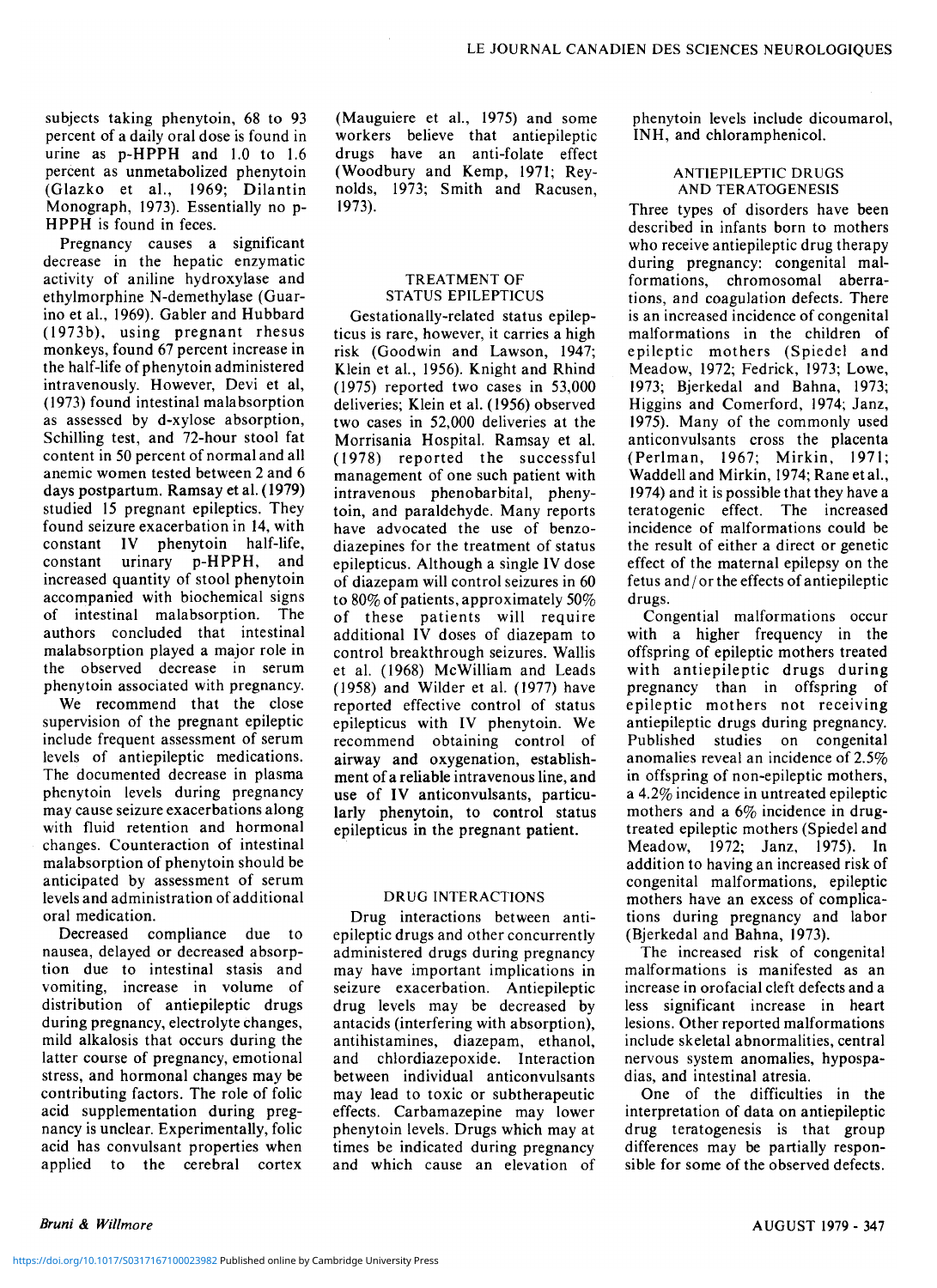Socioeconomic backgrounds of nonepileptic mothers are difficult to match with those of epileptic mothers. Age and complications during pregnancy may also differ. Thus, concurrently available data do not permit the unequivocal assumption that antiepileptic drugs are to be wholly implicated in teratogenicity. In the clinical situation, all the major antiepileptic drugs have been implicated. The mechanism of malformation is unknown but may be related to induced chromosomal anomalies and/or folate deficiency. Grosse et al. (1972) showed that the rate of structural chromosomal abnormalities in mothers and their children who were exposed to antiepileptic drugs in utero was significantly higher than in paired controls. DeVore and Woodbury (1977) proposed that the teratogenic effects of phenytoin could be related to increased serum and tissue concentrations of the drug which may be observed during pregnancy in addition to its effect of decreasing maternal serum folate.

Many questions remain unanswered but the risk of problems resulting from anticonvulsant drug therapy during pregnancy would appear to be minor provided that proper medical supervision is available. Newer antiepileptic drugs like valproic acid should not be administered during pregnancy.

Maternal treatment with antiepileptic drugs may cause neonatal hematological effects which are not teratogenic in nature, but warrant consideration since fatal hemorrhage may result. (Van Crevald, 1958; Douglas, 1966; Alagille et al., 1968; Mountain et al., 1970; Solomon et al., 1972; Solomon et al., 1974; Bruni, et al., 1979). The infants may show clinical signs of bleeding secondary to a deficiency in vitamin K dependent clotting factor (II, VII, IX, X). The coagulation defects usually become apparent in the first 24 hours and the clotting parameters are similar to those observed in hemorrhagic disease of the newborn in which bleeding generally occurs later during the second to fifth day of life. Clinically, hemorrhage may be intraperitonenal, intrathoracic, or intracranial. Phenytoin, phenobarbital, and primidone, alone or in combination, may be

responsible. The coagulopathy can be reproduced in experimental animals (Van Crevald, 1958; Solomon et al., 1972; Solomon et al., 1974) and it is possible that the mechanism is due to hepatic microsomal enzyme induction by antiepileptic drugs.

#### ACKNOWLEDGEMENTS

Supported by the Medical Research Service of the Veterans Administration Hospital.

Dr. Bruni is sponsored by the Ontario Ministry of Health. Gratitude is extended to Cody Helms for her secretarial assistance.

#### REFERENCES

- ALAGILLE, D., ODIEVRE, M., HOULLE-MARE, L., et al. (1968). Avitaminose K neonatale severe chez 2 enfants nes de mere traitre par des anticomitiaux. Arch. Franc. Pediatr. 25:31-41.
- BACKSTROM, T. (1976). Epilepsy in women. Estrogen and progesterone plasma levels. Experientia 32:248-249.
- BAPTISTI, A., JR. (1938). Epilepsy and pregnancy. Am. J. Obstet. Gynecol. 35:818-824.
- BJERKEDAL, T., BAHNA, S. L. (1973). The course and outcome of pregnancy in women with epilepsy. Acta Obstet. Gynecol. Scand. 52:245-248.
- BRUNI, J., WILDER, B. J. (1979). Toxicology of antiepileptic drugs. In: Handbook of Clinical Neurology, Intoxications of the Nervous System II. P. J. Vinken and G. W. Bruyn, Eds., Amsterdam, North Holland Publishing Company, in press.
- BURNET, C. W. F. (1946). A survey of the relation between epilepsy and pregnancy. J. Obstet. Gynaecol. Br. Commonw. 53:539- 556.
- DEVI, P. K., MEHTA, S. K., MANCHANDA, S. (1973). Vitamin  $B_{12}$  and folate status in normal puerperium. Indian J. Med. Res. 61:454-460.
- DeVORE, G. R., WOODBURY, D. M. (1977). Phenytoin: an evaluation of several teratogenic mechanisms. Epilepsia. 18:387-396.
- DILANTIN MONOGRAPH. Clinical Research Series, February 6, 1973. Ann Arbor, MI. Parke-Davis and Company.
- DIMSDALE, H. (1959). The epileptic in relation to pregnancy. Br. Med. J. 11:1147-1150.
- DOUGLAS, H. (1966). Hemorrhage in the newborn. Lancet. 1:816-817.
- FEDRICK, J. (1973). Epilepsy and pregnancy: A report from the Oxford Record Linkage Survey. Br. Med. J. 2:442-448.
- GABLER, W. L., HUBBARD, G. L. (1973a). Metabolism in vitro of 5,5-diphenylhydantoin. Biochem. Pharmacol. 21:3071-3073.
- GABLER, W. L., HUBBARD, G. L. (1973b). The metabolism of 5,5-diphenylhydantoin in nonpregnant and pregnant rhesus monkeys. Arch. Int. Pharmacodyn. Ther. 203:72-95.
- GIBBS, F. A., REID, D. A. (1942). The electroencephalogram in pregnancy. Am. J. Obstet. Gynecol. 44:672-675.
- GLAZKO, A. J. (1973). Diphenylhydantoin metabolism — a prospective review. Drug. Metab. Dispos. 1:711-713.
- GLAZKO, A. J., CHANG, T., BAUKEMA, J., et al. (1969). Metabolic disposition of diphenylhydantoin in normal human subjects following IV administration. Clin. Pharmacol. Ther. 10:498-504.
- GOODWIN, J. F., LAWSON, C. W. (1947). Status epilepticus complicating pregnancy. Br. Med. J. 1:332-333.
- GROSSE, K. P., SCHWANITZ, G., ROTT, H. D., et al. (1972). Chromosomenunter suchunger bei Behaldlung mit Anticonvulsiva. Humangenetik. 16:209-216.
- GUARINO, A. M., GRAM, T. E., SCHROE-DER, D. H., et al. (1969). Alterations in kinetic constants for hepatic microsomal aniline hydroxylase and ethylmorphine Ndemethylase associated with pregnancy in rat. J. Pharmacol. Exp. Ther. 168:224-228.
- HIGGINS, T. A., COMERFORD, J. B. (1974). Epilepsy in pregnancy. J. Irish Med. Ass. 67:317-320.
- HILL, D. (1963). Epilepsy: clinical aspects. In: Electroencephalography. D. Hill and G. Parr, Eds., New York; MacMillan, pp 250- 294.
- JANZ, D. (1975). Teratogenic risks of antieplileptic drugs. Epilepsia. 16:159-169.
- KLEIN, M. D., GOODFRIEND, M. J., SHEY, I. A. (1956). Status epilepticus and pregnancy. Am. J. Obstet. Gynecol. 72:188- 190.
- KNIGHT, A. H., RHIND, E. G. (1975). Epilepsy and pregnancy: A study of 153 pregnancies in 59 patients. Epilepsia. 16:99- 110.
- LANDER, C. M., EDWARDS, V. E., EADIE, M. J., et al. (1977). Plasma anticonvulsant concentrations during pregnancy. Neurology. 27:128-131.
- LOGOTHESIS, J., HARNER, R., MORREL, F., et al. (1959). The role of estrogens in catamenial exacerbation of epilepsy. Neurology 9:352-360.
- LOWE, C. R. (1973). Congenital malformations among infants born to epileptic mothers. Obstet. Gynecol. Survey. 28:492- 494.
- MARCUS, E. M., WATSON, C. W., GOLD. MAN, P. L. (1966). Effects of steroias cerebral electrical activity. Arch. Neurol. 15:521-532.
- MAUGUIERE, F., QUOEX, C, BELLO, S. (1975). Epileptogenic properties of folicacid and N<sup>5</sup>-methyltetrahydrofolate in cat. Epilepsia. 16:535-541.
- McWILLIAM, P. K. A., LEEDS, M. B. (1958). IV phenytoin sodium in continuous convulsions in children. Lancet. 2:1147- 1149.
- METRAKOS, K., METRAKOS, J. D. (1961). Genetics of convulsive disorders. II. Genetic and electroencephalographic studies in centrencephalic epilepsy. Neurology. 11:474- 483.